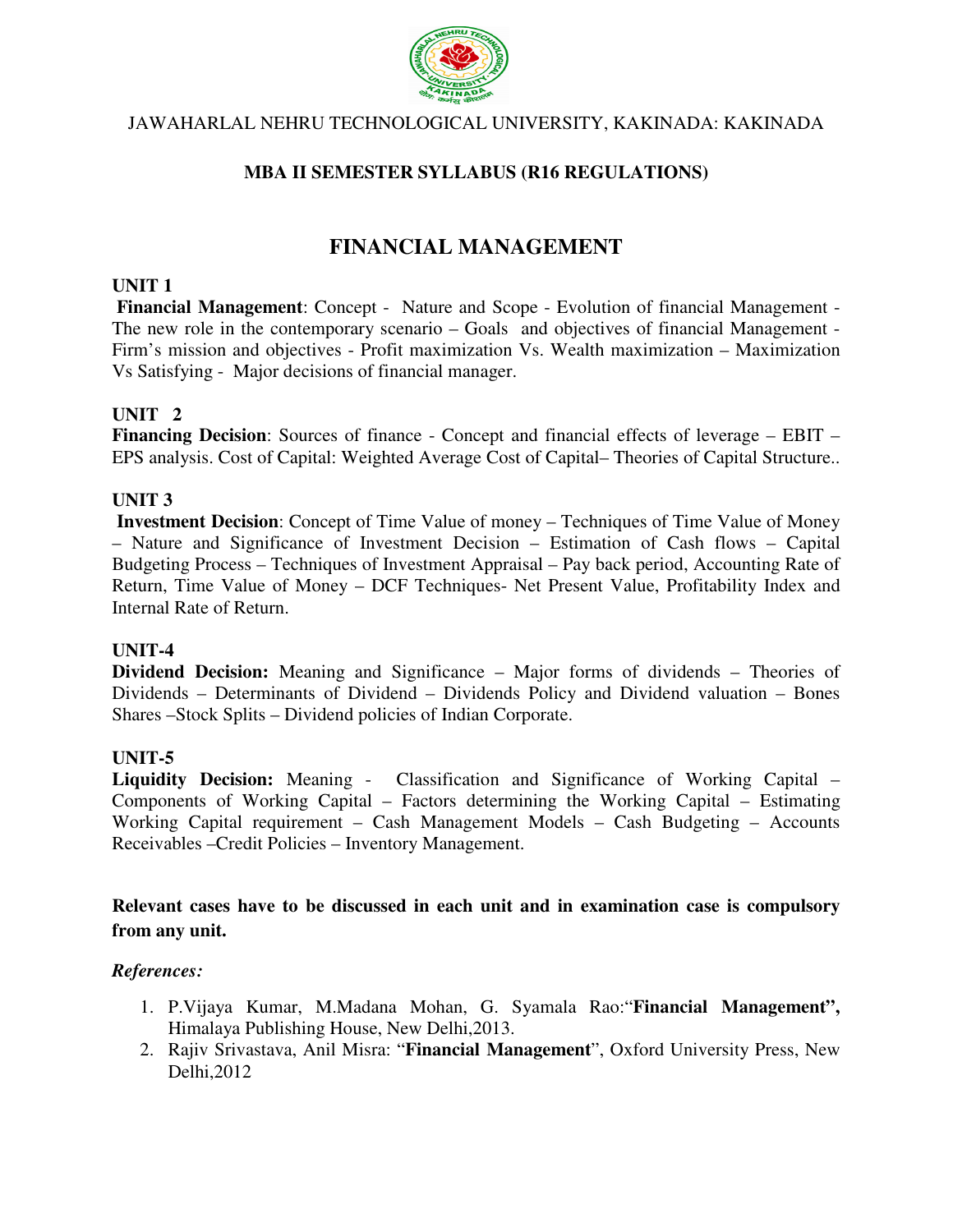- 3. Brigham,E.F: "**Financial Management Theory and Practice**", Cengae Learning, New Delhi, 2013
- 4. Prasanna Chandra: "**Financial Management Theory and Practice**", Tata McGrawHill 2011.
- 5. I.M. Pandey: "**Financial Management",** Vikas Publishers, New Delhi, 2013.
- 6. RM Srivastava, Financial Management, Himalaya Publishing house, 4<sup>th</sup> edition.
- 7. Khan and Jain: Financial Management, Tata McGraw Hill, New Delhi,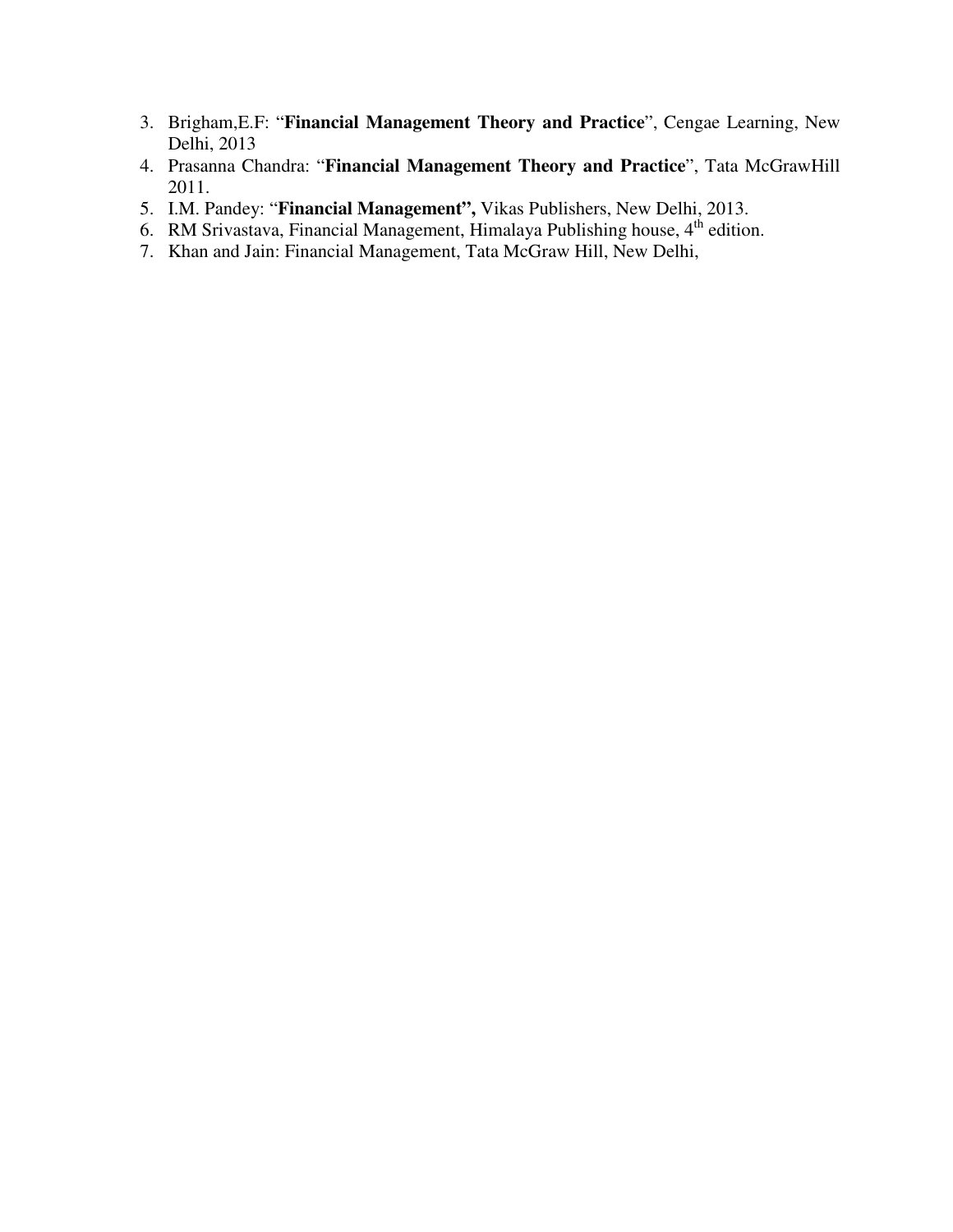# **HUMAN RESOURCE MANAGEMENT**

## **UNIT 1**

**HRM**: Significance - Definition and Functions – evolution of HRM- Principles - Ethical Aspects of HRM- - HR policies, Strategies to increase firm performance - Role and position of HR department –aligning HR strategy with organizational strategy - HRM at global perspectivechallenges – cross-cultural problems – emerging trends in HRM.

## **UNIT 2**

**Investment perspectives of HRM**: HR Planning – Demand and Supply forecasting - Recruitment and Selection- Sources of recruitment - Tests and Interview Techniques - Training and Development – Methods and techniques – Training evaluation - retention - Job Analysis – job description and specifications - Management development - HRD concepts.

## **UNIT 3**

**Performance Appraisal**: Importance – Methods – Traditional and Modern methods – Latest trends in performance appraisal - Career Development and Counseling- Compensation, Concepts and Principles- Influencing Factors- Current Trends in Compensation- Methods of Payments compensation mechanisms at international level.

## **UNIT 4**

**Wage and Salary Administration**: Concept- Wage Structure- Wage and Salary Policies- Legal Frame Work- Determinants of Payment of Wages- Wage Differentials - Job design and Evaluation- - Incentive Payment Systems. Welfare management: Nature and concepts – statutory and non-statutory welfare measures – incentive mechanisms

## **UNIT 5**

**Managing Industrial Relations:** Trade Unions - Employee Participation Schemes-Collective Bargaining–Grievances and disputes resolution mechanisms – Safety at work – nature and importance – work hazards – safety mechanisms - Managing work place stress.

## **Relevant cases have to be discussed in each unit and in examination case is compulsory from any unit.**

- 1. K Aswathappa: "*Human Resource and Personnel Management*", Tata McGraw Hill, New Delhi, 2013
- 2. N.Sambasiva Rao and Dr. Nirmal Kumar: "**Human Resource Management and Industrial Relations**", Himalaya Publishing House, Mumbai
- 3. Mathis, Jackson,Tripathy:"*Human Resource Management:Asouth-Asin Perspective*", Cengage Learning, New Delhi, 2013
- 4. Subba Rao P: "*Personnel and Human Resource Management-Text and Cases*", Himalaya Publications, Mumbai, 2013.
- 5. Madhurima Lall, Sakina Qasim Zasidi: "**Human Resource Management**", Excel Books, New Delhi, 2010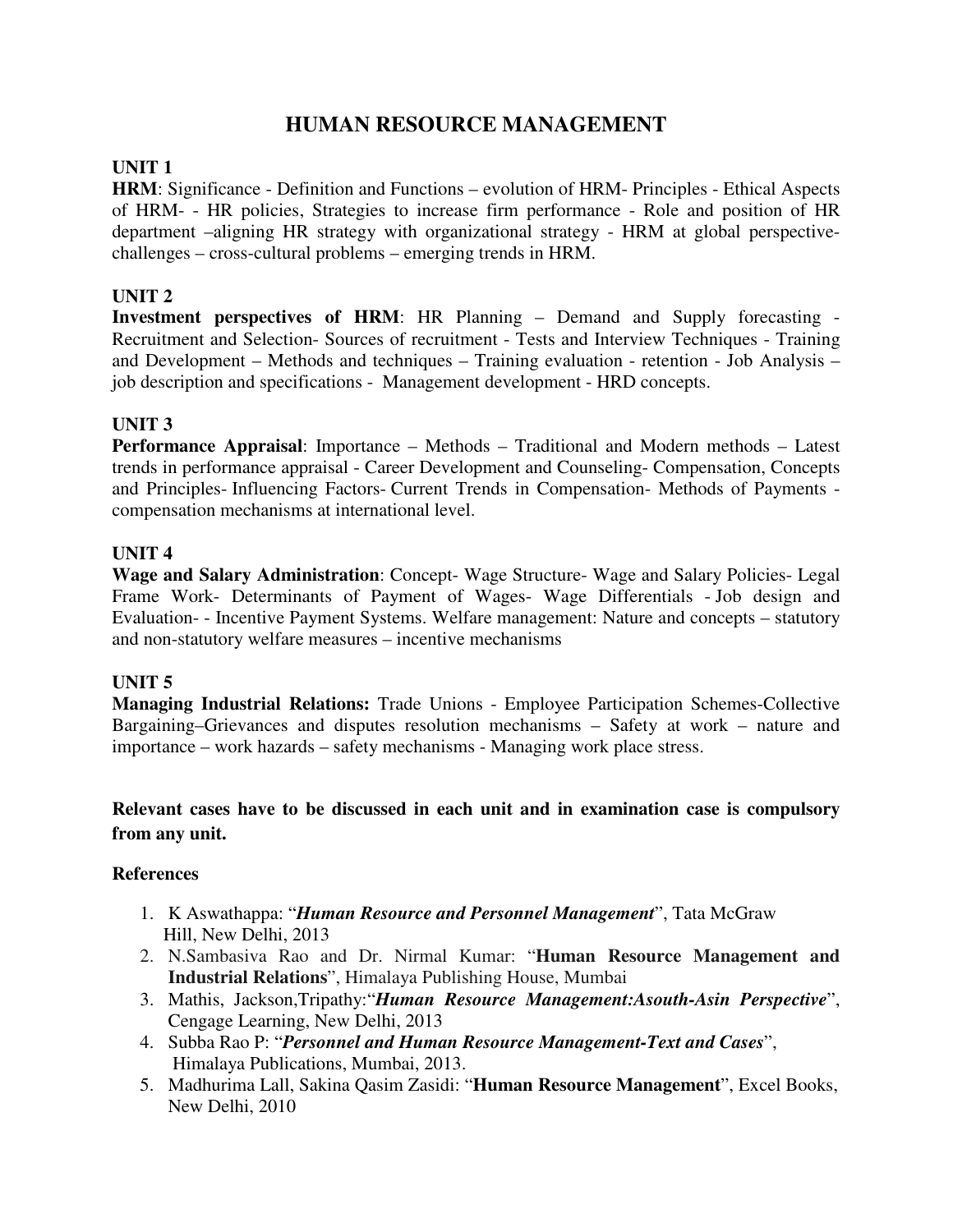# **MARKETING MANAGEMENT**

## **UNIT 1**

**Introduction to Marketing**: Needs - Wants – Demands - Products - Exchange - Transactions - Concept of Market and Marketing and Marketing Mix - Product and Production Concept - Sales and Marketing Concept - Societal Marketing Concept - Indian Marketing Environment.

## **UNIT 2**

**Market Segmentation and Targeting**: Identification of Market Segments - Consumer and Institutional/corporate Clientele - Segmenting Consumer Markets - Segmentation Basis – Evaluation and Selection of Target Markets – Developing and Communicating a Positioning Strategy.

## **UNIT 3**

**Pricing Strategy**: Objectives of Pricing - Methods of Pricing - Selecting the Final price - Adopting price - Initiating the price cuts - Imitating price increases - Responding to Competitor's price changes.

## **UNIT 4**

**Marketing Communication**: Communication Process – Communication Mix - Managing Advertising Sales Promotion - Public relations and Direct Marketing - Sales force - Objectives of Sales force - Structure and Size - Sales force Compensation.

## **UNIT 5**

**Marketing Organization and Control**: Evolution of Marketing Department - Organizing the Marketing Department - , Marketing Implementation - Control of Marketing Performance - Annual Plan Control - Profitability Control - Efficiency Control - Strategic Control.

## **Relevant cases have to be discussed in each unit and in examination case is compulsory from any unit.**

- **1.** Lamb, Hair, Sharma: "**MKTG**" Cengage Learning , New Delhi, 2013
- **2.** Phillip Kotler: "**Marketing Management** ", Pearson Publishers, New Delhi, 2013.
- **3.** Rajan Sexena: "**Marketing Management**", Tata McGraw Hill, New Delhi, 2012.
- **4.** R.Srinivasan: "**Case Studies in Marketing**", PHI Learning, New Delhi, 2012
- **5.** Tapan K Pand: "**Marketing Management**", Excel Books, New Delhi, 2012
- **6.** Paul Baines, Chris Fill, Kelly Page Adapted by Sinha K: "**Marketing**", Oxford University Press, Chenni, 2013.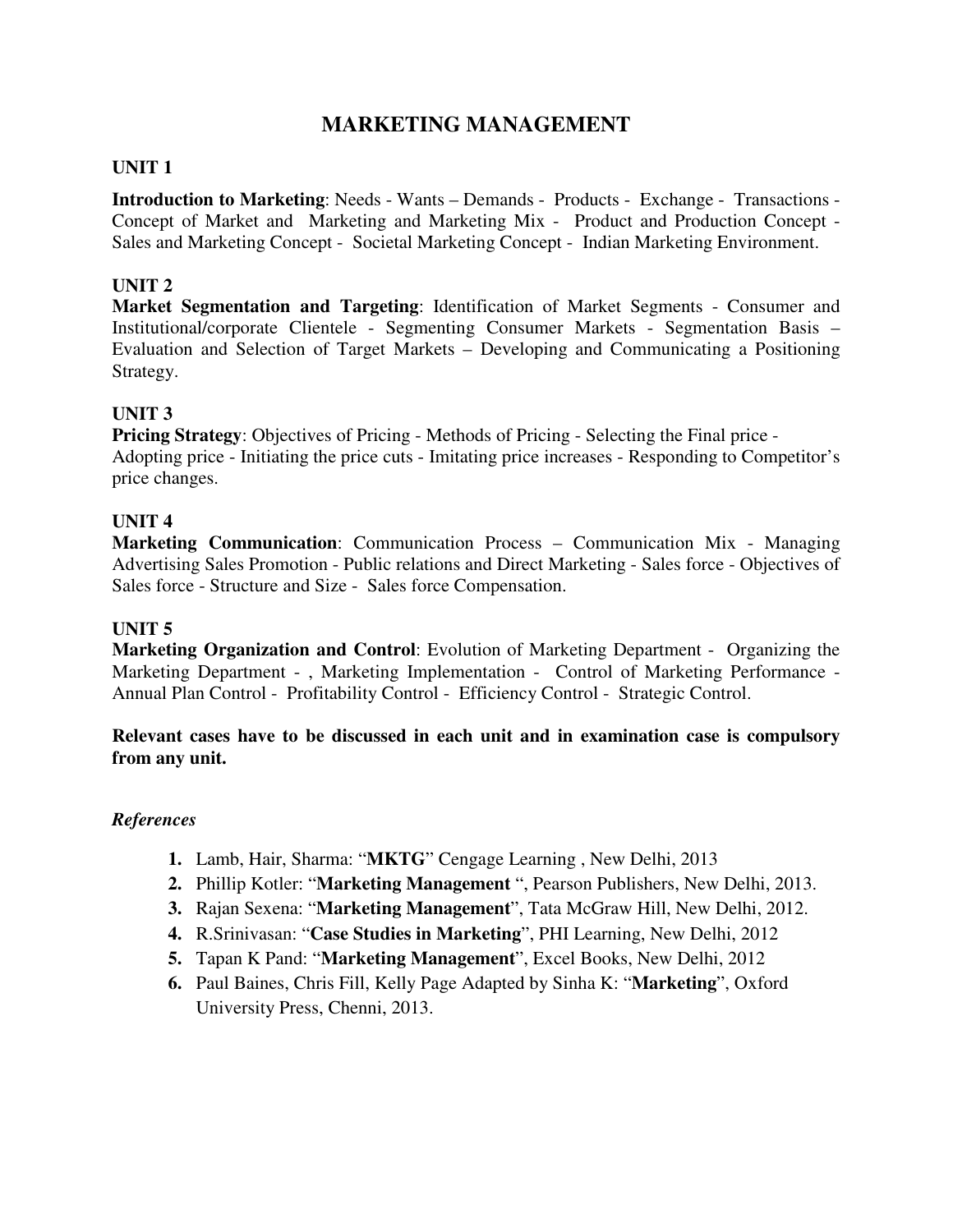# **PRODUCTION & OPERATIONS MANAGEMENT**

## **UNIT 1**

**Introduction:** Overview & Definition of Production and Operations Management- Nature and Scope of Production and Operations Management-Historical Evolution –Role & responsibilities of the production manager - Types of Manufacturing Processes and Product Design.

## **UNIT 2**

**Production Planning and Control**: Stages in PPC – Gantt – PPC in Mass, Batch, and Job Order Manufacturing- Aggregate planning and Master Scheduling, MRP, CRP. Maintenance management & Industrial Safety. Plant Location & Layout Planning- Factors influencing location - types of layouts. Capacity Planning – Optimal Production Strategies: Scheduling and Sequencing of Operations. Work Design: Method Study and Work Measurement - Work Sampling.

## **UNIT 3**

**Managing of Work Environment:**– Automation --Technology Management -Waste Management. Quality Assurance and Quality Circles – Statistical Quality Control –Control Charts for Variables- Average, Range and Control charts for Attributes. Acceptance Sampling Plans. Purchase functions and Procedure - Inventory control – Types of Inventory– Safety stock – Inventory Control Systems –JIT, VMI.

## **UNIT 4**

**Quality Improvement**: Basic concepts of quality, dimensions of quality, Juran's quality trilogy, Deming's 14 principles, Quality improvement and cost reduction, ISO 9000-2000 clauses & coverage. Six Sigma, Productivity –factors affecting productivity, measurement & improvements in productivity - new product development and design - stages & techniques. Total Productive Maintenance (TPM).

## **UNIT 5**

**Stores Management**: Objectives of Stores Management – Requirements for efficient. Management of Stores – safety stock Inventory Control - Different Systems of Inventory Control, Costs & Types of Inventory. – ABC, VED and FNSD analyses. Value Analysis– importance in cost reduction – concepts and procedures.

## **Relevant cases have to be discussed in each unit and in examination case is compulsory**

## **from any unit.**

- 1. Panner Selvem: "**Production and Operation Management**", Prentice Hall of India, NewDelhi, 2012.
- 2. K.Aswathappa, K. Shridhara: "**Production & Operation Management**", Himalaya Publishing House, New Delhi, 2012
- 3. Ajay K Garg: "**Production and Operation Management**", TMH, New Delhi,2012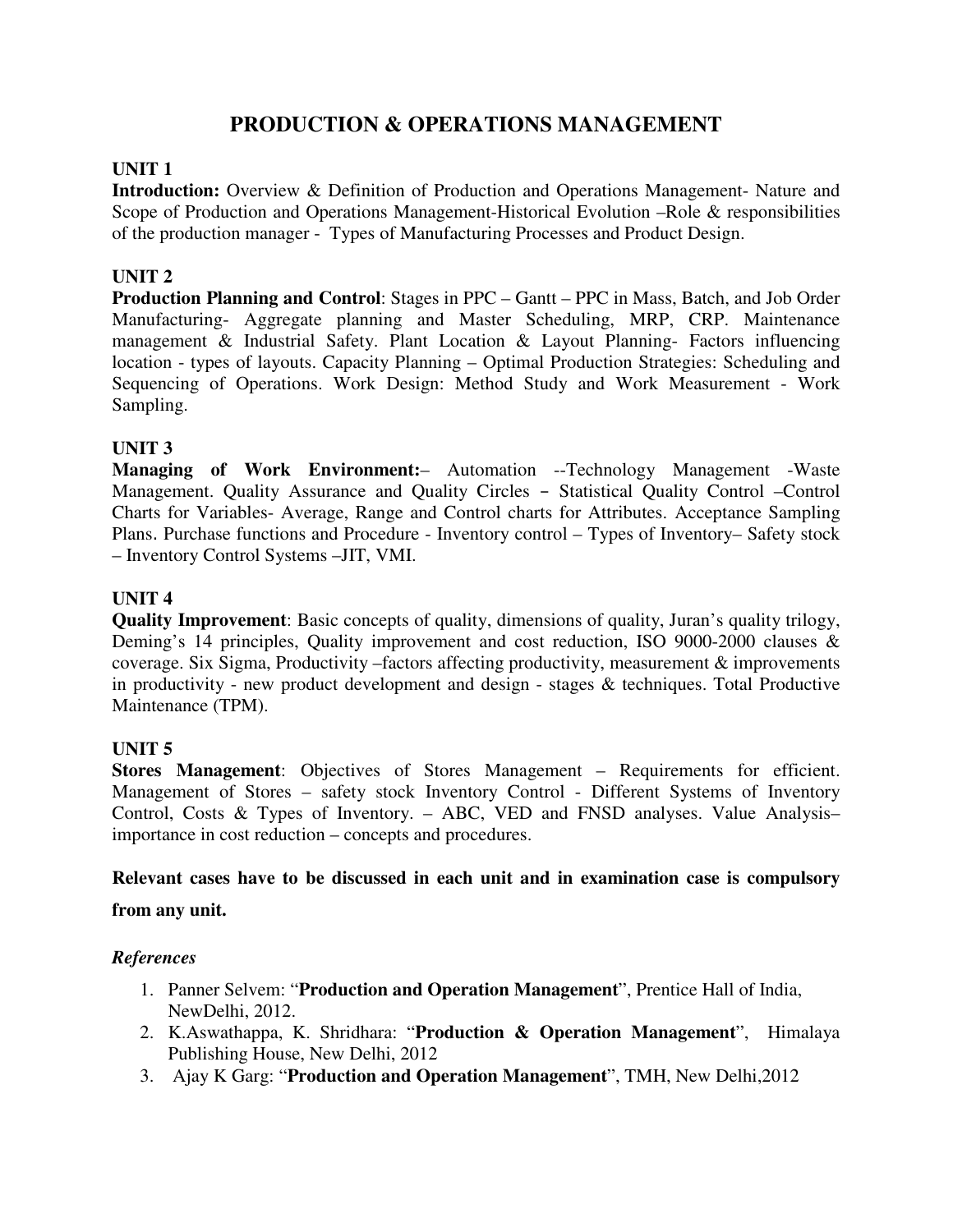- 4. Deepak Kumar Battacharya: "**Production & Operation Management**", University Press, New Delhi, 2012
- 5. AlanMuhlemann, JohnOakland,jasti Katyayani: "**Production and Operation Management**", Pearson, New Delhi,2013

.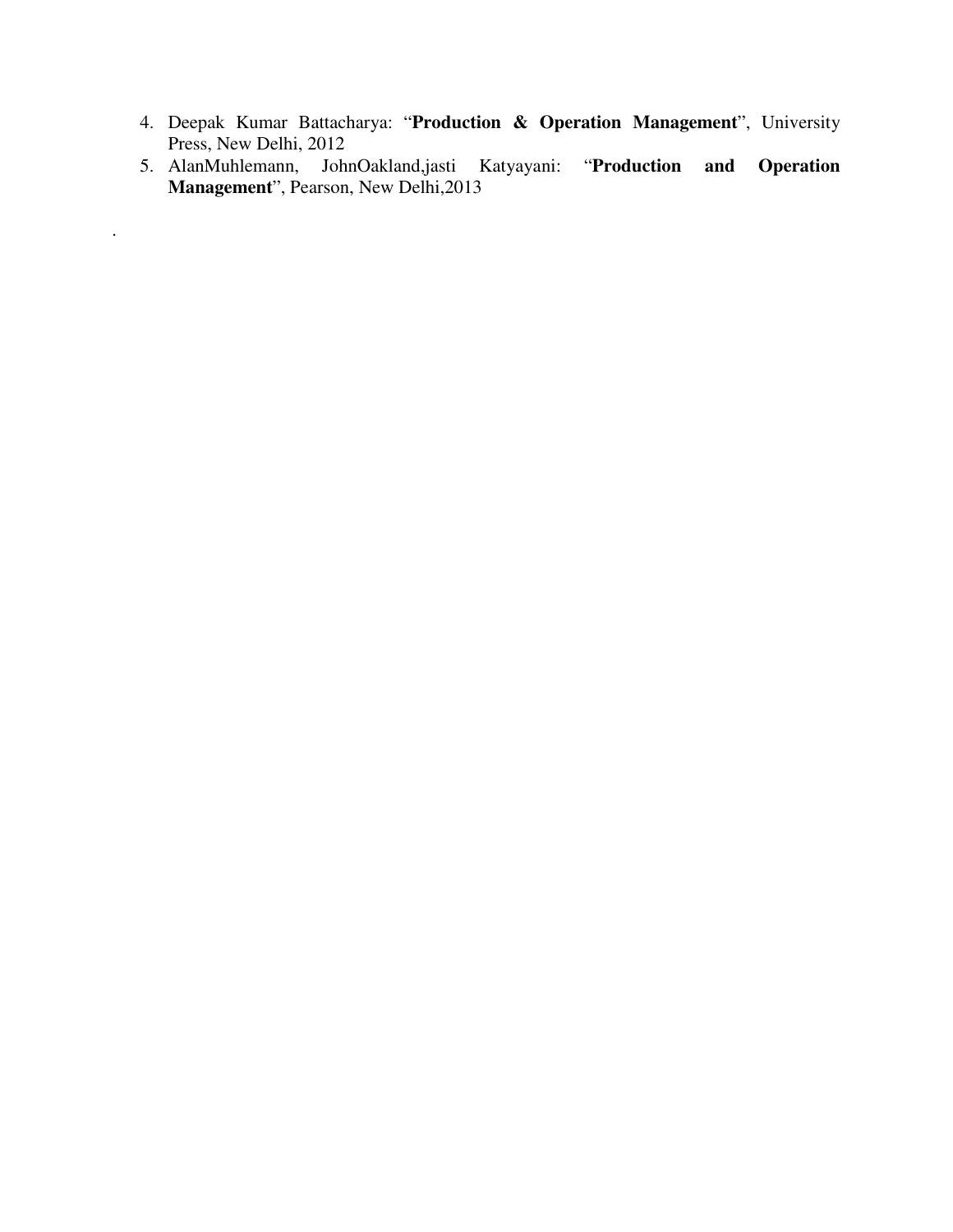# **BUSINESS RESEARCH METHODS**

## **UNIT 1**

Introduction : Nature and Importance of research, The role of business research, aims of social research, research process, pure research vs. applied research, qualitative research vs quantitative research, exploratory research, descriptive research and experimental research, ethical issues in business research. Research Process – Types of Research –Defining Research Problem – Formulation of Hypothesis – Testing of Hypothesis.

## **UNIT 2**

Data Base: Discussion on primary data and secondary data, tools and techniques of collecting data. Methods of collecting data. Sampling design and sampling procedures. Random Vs. Nonrandom sampling techniques, determination of sample size and an appropriate sampling design. Designing of Questionnaire –Measurement and Scaling – Nominal Scale – Ordinal Scale – Interval Scale – Ratio Scale – Guttman Scale – Likert Scale – Schematic Differential Scale.

## **UNIT 3**

Survey Research and data analysis: media used to communicate with respondents, personal interviews, telephone interviews, self-administered questionnaires, selection of an appropriate survey research design, the nature of field work, principles of good interviews and field work management. Editing – Coding – Classification of Data – Tables and Graphic Presentation – Preparation and Presentation of Research Report.

## **UNIT 4**

Statistical Inference & quality control: Tests of Hypothesis, Introduction to Null hypothesis vs alternative hypothesis, parametric vs. non-parametric tests, procedure for testing of hypothesis, tests of significance for small samples, application, t-test, Chi Square test. Statistical Quality Control Upper quality charts p charts LCL UCL, BAR CHARTS. Attribute charts and industrial applications.

## **UNIT 5**

Multivariate Analysis: Nature of multivariate analysis, classifying multivariate techniques, analysis of dependence, analysis of interdependence. Bivariate analysis-tests of differences-t test for comparing two means and z-test for comparing two proportions and ANOVA for complex experimental designs.

**Relevant cases have to be discussed in each unit and in examination case is compulsory from any unit.** 

- 1. Navdeep and Guptha : "**Statistical Techniques & Research Methodology**", Kalyani Publishers
- 2. Willam G.Zikmund, Adhkari: "*Business Research Methods*", Cengage Learning, New Delhi, 2013.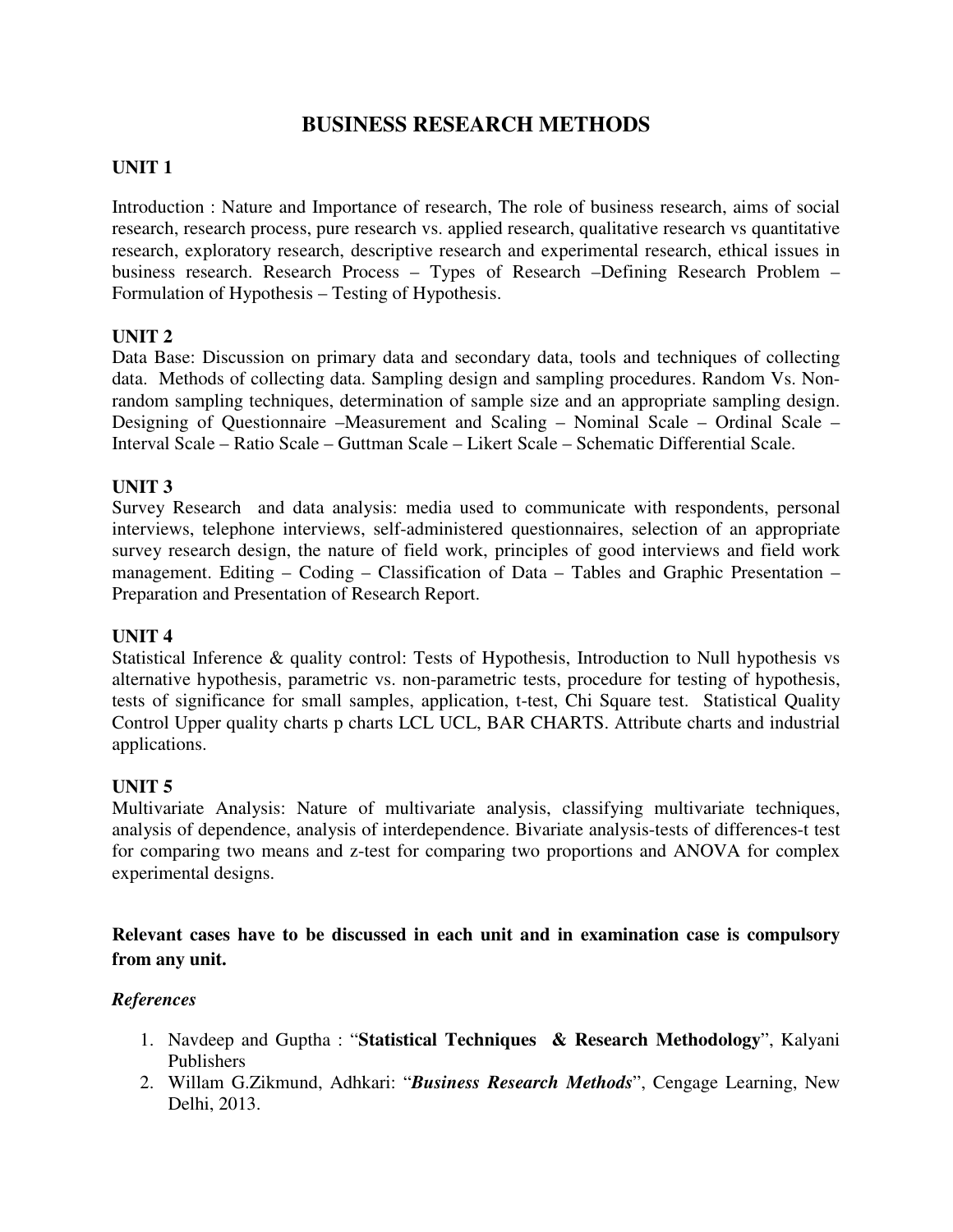- 3. S.Shajahan: "*Research Methods for management*", JAICO Publishing House, New Delhi, 2009.
- 4. UWE FLICK: "**Introducing** *Research Methodology*", SAGE, New Delhi,2012.
- 5. Cooper R.Donald and Schindler S. Pamela: "*Business Research Methods*", 9/e, Tata MCGraw Hill, New Delhi.
- 6. M.V.Kulkarni: "**Research Methodology**" , Everest Publishing House, New Delhi, 2010.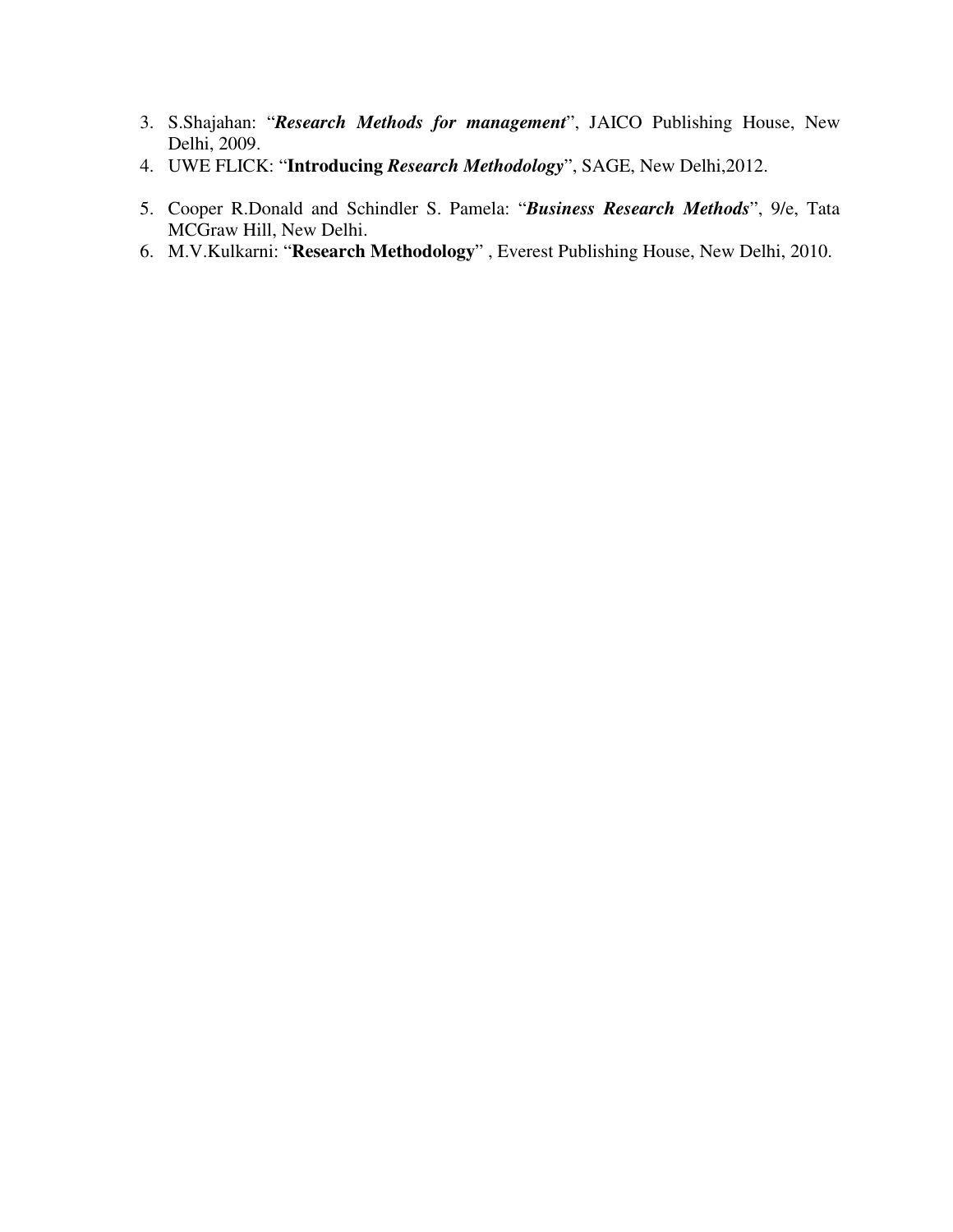## **ORGANIZATIONAL BEHAVIOR**

## **UNIT 1:**

 **Introduction** - Nature and scope – linkages with other social sciences - Individual Roles and Organizational Goals - Perspectives of Human Behavior, Approach to Organizational behavior models of organizational behavior.

## **UNIT 2:**

**Perceptual Management:** Nature - Process – selection, organization and interpretation – Influencing factors **-**Motivation – Concepts - Needs and Motives and theories. Leadership and Motivating people - Leadership Theories. Attitudes and Values: formation - Types – Changes and Behavior Modification Techniques.

## **UNIT 3:**

 **Personality Development**: Nature - Stages, Determinants of Personality, - Johari Window - Transactional Analysis, Learning Processes - Theories, Creativity and Creative - Thinking. Leadership nature and skills. - Decision Making Process**:** Behavioral Dimensions, Groups and their formation - Group Dynamics, Informal Organizations, Group versus Individual Interaction.

## **UNIT 4**

**Inter-Personal Communication**: Listening, Feedback, Collaborative Processes in Work Groups, Team Building, Team Decision Making, Conflict Resolution in Groups and Problem Solving Techniques.

## **UNIT 5**

**Organizations:** Taxonomy, Elements of Structure, Determinants of Structure, Functional Aspects of Structure, Role Impingement, Stress in Organization. Principles and Design of Organizations, Organizational Culture, Power and Authority. . Organizational Development processes, Change – Resistance to Change.- Interventions, OD techniques and applications.

**Relevant cases have to be discussed in each unit and in examination case is compulsory from any unit.** 

- 1. K.Aswathappa: "**Organizational Behavior-Text, Cases and Games**", Himalaya Publishing House, New Delhi, 2008,
- 2. Steven L McShane, Mary Ann Von Glinow, Radha R Sharma: "*Organizational Behavior*", Tata McGraw Hill Education, New Delhi, 2008.